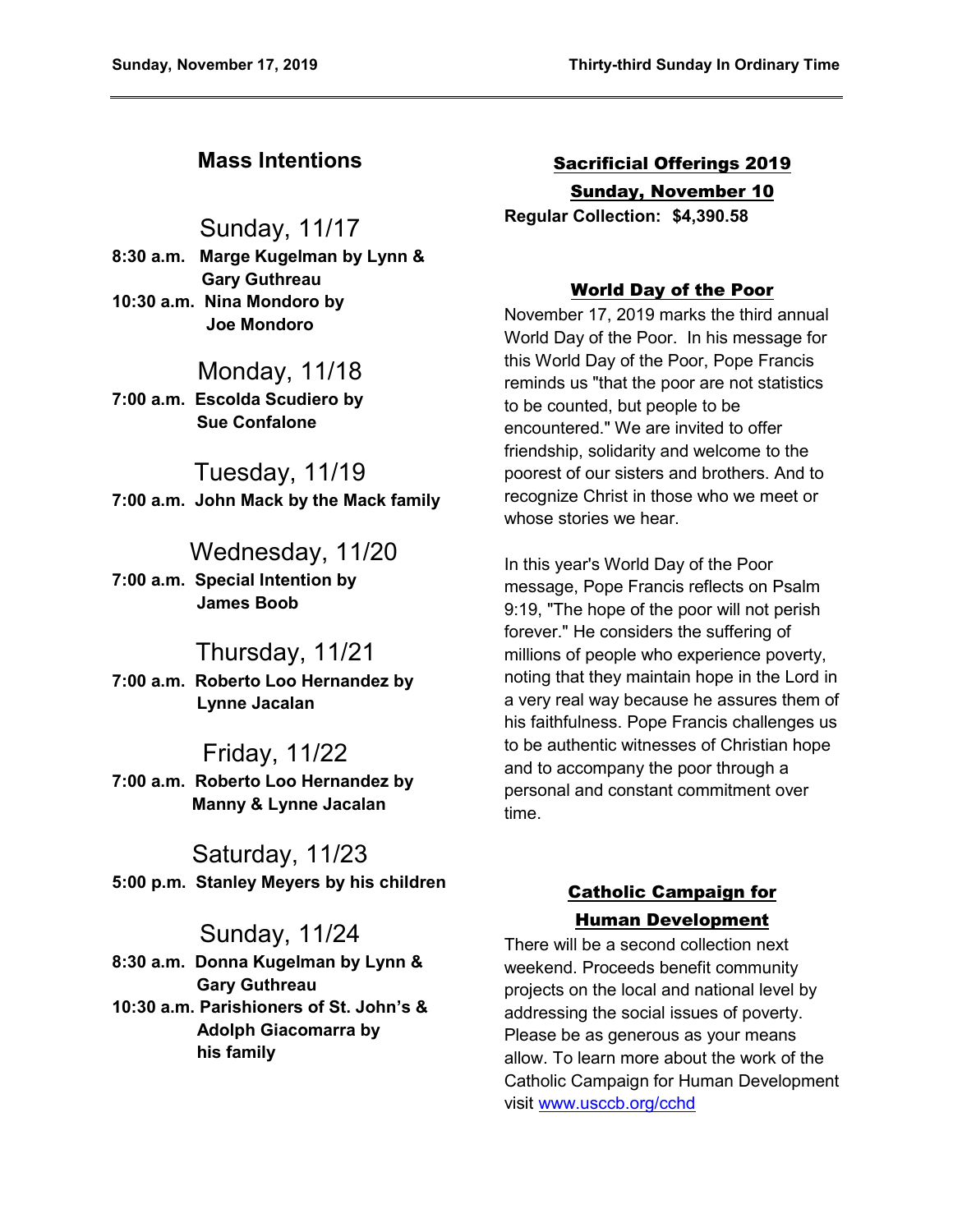#### St. John Food Pantry

Our Food Pantry is in need of the following: dry pasta, rice, cereal, canned tuna and chicken, low/no sugar canned fruit, no/low sodium canned vegetables and soups, tomato sauce and fruit juice. Food donations support our parish food pantry, for our neighbors in need as well as FISH Food Pantry on New Market Road in Piscataway. Thank you for your continuous generosity.

#### Social Concerns

Do you know a needy person or family? Could one of your neighbors benefit from assistance with food and/or other essentials? Please call the Pastoral Center, 732-968-2621, in confidence, and we will do whatever we can to help. Please continue to bring men's toiletries, tooth brushes, and large and medium thongs or slippers for the Ozanam Men's Shelter. Articles may be left in the vestibule. Thanks for not forgetting the "guys".



#### Thanksgiving Food Drive

Social Concerns has begun their Thanksgiving Food Drive. Please help fill our baskets with donations of turkey, stuffing, yams, instant potatoes, canned vegetables, cranberry sauce and other goodies. Donations may be brought to the Parish Center or left in the Thanksgiving Donation bins found at the Church entrances. **Please return all items by November 18.** Thank you for your generosity!

St. John the Evangelist Parish, Dunellen presents... **Kick Start Your Faith!**

Our final presentation will be on **Wednesday, November 20 from 6:30-8 pm in the Church**. Rev. Msgr. Charles Cicerale, will speak about *The Eucharist Alive!* All are welcome!

#### You're Invited

Bishop Checchio will install Monsignor Benwell as the pastor of St. Mary-Stony Hill, Watchung on **Sunday, 12/8** at the **11:15 Mass**. All are invited to attend the Mass.

#### Time, Talent and Treasure



Fostering stewardship is a way of life. Everyone in our parish benefits from the sacrificial gift one makes of time, talent and treasure. With grateful hearts we thank:

## **Our Altar Servers**

for their efforts.

#### Pre-Baptism Class

Our next pre-baptism class will be held on **Wednesday, November 20** at **7PM** in the **Parish Center**. First-time parents who wish to have their children baptized should contact the Parish Office to register.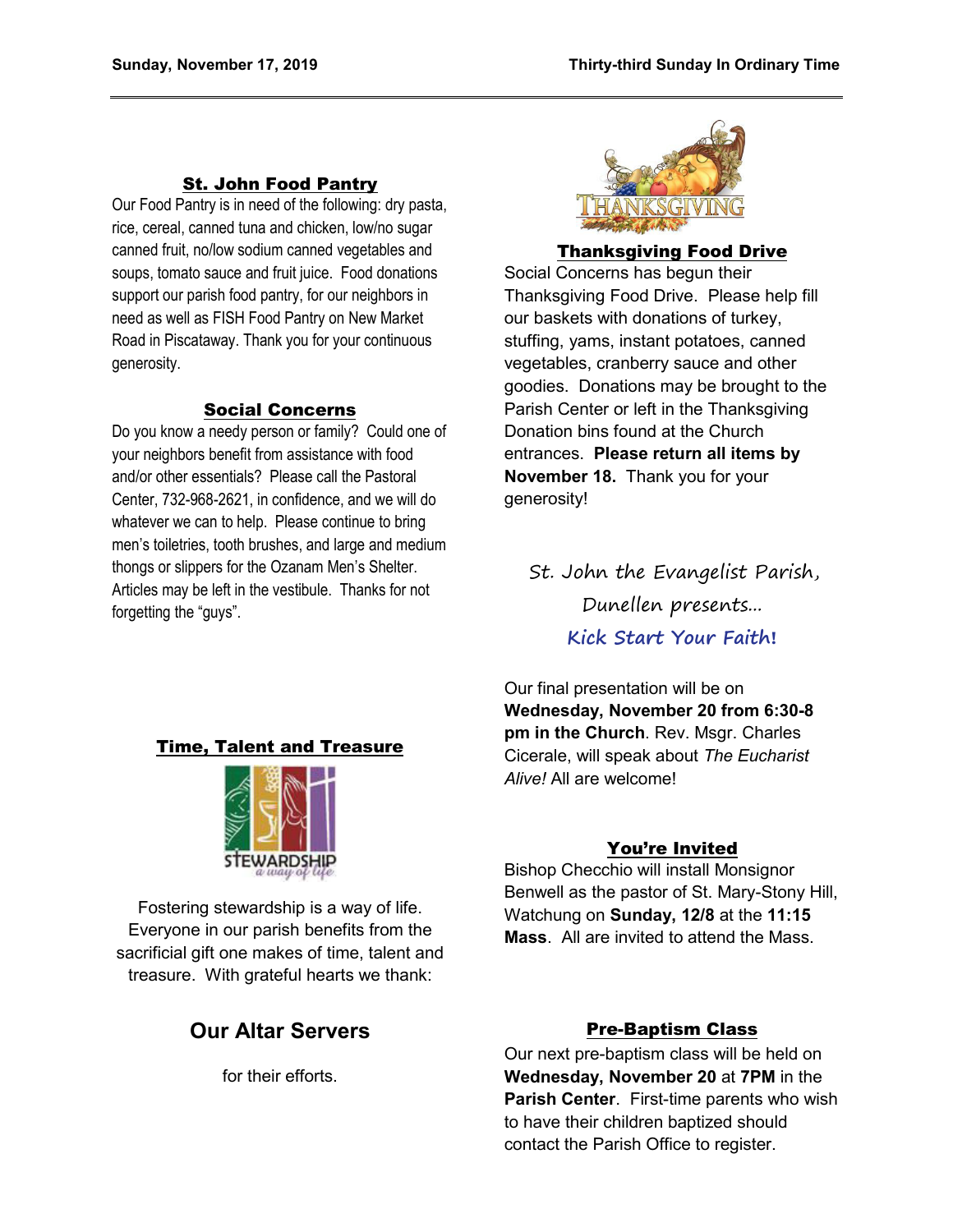

## **Thanksgiving** Basket Raffle

The Music Ministry is selling tickets for their Thanksgiving Basket Raffle after all Masses.

The winner will be drawn on Tuesday November 26th. Proceeds will benefit music ministry. Tickets are 1 for \$1; 3 for \$2; 10 for \$5. Thank you for your support.

#### SCRIP Program

Give the gift that gives twice. If you are thinking of gift cards for Christmas, consider supporting the parish SCRIP program. We receive a percentage of the gift card as a rebate.

The last order for SCRIP before Christmas is due on **November 24**, with a **pick up date** of **December 8**.

#### Volunteer Opportunity

The Casino Nite Committee is looking for new members. This *Fun*-raiser provides great opportunity for a community gathering and support for our ministries. If you are interested, please contact Kathy Nicholson at [nich425@msn.com](mailto:nich425@msn.com) or 908-256-0172.

#### Education Workshop

The Hispanic Evangelization Office of the Diocese of Metuchen invites all parents and educators to the workshop: "Educating Children in the Catholic Faith in a Non-Christian Society" to be held in Spanish on **Saturday, 11/23** at the **St John Neumann Pastoral Center**. Cost: \$10, limited space. For more information or to register, please call the Diocese at 732-243-4573.

## Catholic Charities-Diocese of Metuchen

Please consider supporting our local poverty relief services by donating gently used clothing, shoes, household items and small appliances to Catholic Charities-Diocese of Metuchen.

A donation box is located in our parish parking lot. If you have an item that is too big to fit in the donation box, call 877-343- 3651 to arrange for a free pick up at your home. Proceeds support the ministries of Catholic Charities.



## Prayers for Our Service Members

Please pray for the following parishioners who are currently serving in the Military:

- **U.S. Navy Reserve Lt. Michael Bartilotti**
- **U.S. Army Pvt. Luke Harshaney**
- **U.S. Army Pvt. Raymond C. Pizzigoni**
- **U.S. Coast Guard Lt. Ed Sella**
- **U.S. Army Staff Sgt. Paul Frabizzio**
- **U.S. Marine Mer. Cpl. Thomas Tyler Lizak**
- **U.S. Army Pfc. Sean Parente**
- **U.S. Marine Pvt. Dante Parente**
- **U.S. Army 2nd Lt. Casey Wenzel**
- **U.S. Army Spec. 4 Timothy Francisco**
- **U.S. Marine LCpl. Stephen Wright**
- **U.S. Marine Pvt. José Citron**

If there are any other military members you would like to be included in our prayers, please contact the Parish Office.